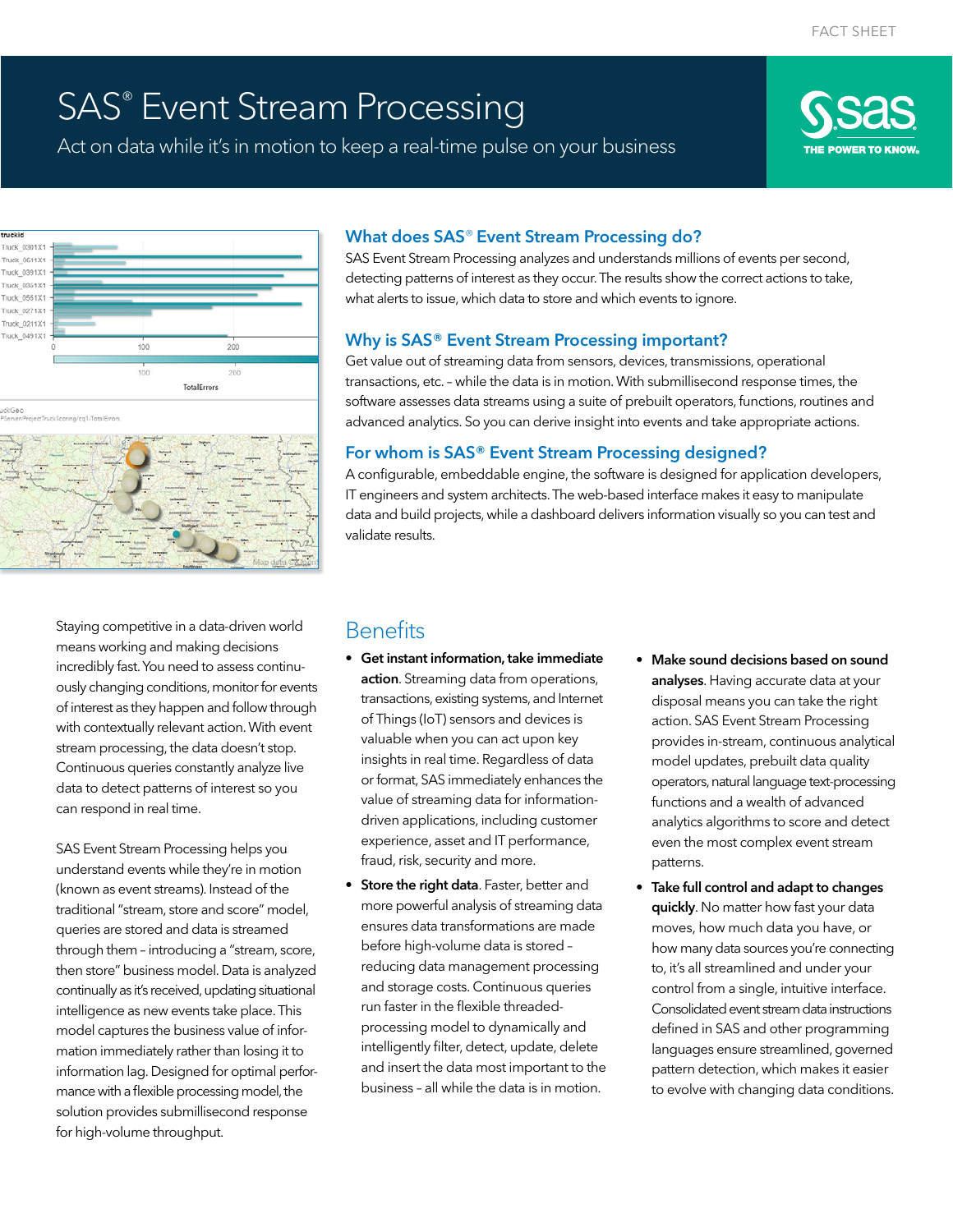### Product Overview

SAS Event Stream Processing ingests large volumes of streaming data quickly – millions of events per second – so you can understand events in the data while it's in motion. No data stream is too big or fast. You can integrate, visualize, transform and analyze IoT data across the entire ecosystem – edge devices, data centers or the cloud. The solution's processing speed is bounded only by the hardware environment's limitations.

Incoming data is read through adapters and connectors, which are part of a publish-andsubscribe architecture. Event data publishes into a source window of an event stream processor. A visual interface makes it easy to define the windows, procedures and operators. In turn, it's simple to define continuous queries through which the data will stream. Streaming data is examined for patterns and can be intelligently filtered to store anomalies that demand deeper investigation. Or, if no relevancy is detected, the data can be discarded. Downstream applications



Figure 1: The design interface in SAS Event Stream Processing provides access to all advanced analytics and stream processing windows.

| SAS® Event Stream Processing Studio - Projects |                                                               |                               |                                      |                      |             |  |  |
|------------------------------------------------|---------------------------------------------------------------|-------------------------------|--------------------------------------|----------------------|-------------|--|--|
| Engine Definitions<br>Projects                 |                                                               |                               |                                      |                      |             |  |  |
| は早る 到面                                         |                                                               |                               |                                      |                      |             |  |  |
| <b>Name</b>                                    | : Type                                                        | : Tags                        | <b>Modified Date</b>                 | <b>Modified Time</b> | Modified By |  |  |
| PMU_Transpose                                  | <b>ESP Project</b>                                            |                               | 2017-11-30                           | 11:46                | anonymous   |  |  |
| Sample_Cluster_Mod                             | <b>ESP Project</b>                                            |                               | 2017-11-29                           | 13:24                | anonymous   |  |  |
| Truck.                                         | <b>ESP Project</b>                                            | TruckFleet Monitoring IOT     | 2017-11-28                           | 15:15                | anonymous   |  |  |
| pq usecase2                                    | <b>ESP Project</b>                                            |                               | 2017-11-27                           | 15:04                | anonymous   |  |  |
| project                                        | <b>ESP Project</b>                                            | kmeans demo                   | 2017-11-15                           | 12:37                | anonymous   |  |  |
| project                                        | <b>ESP Project</b>                                            | Demo DBSCAN                   | 2017-11-15                           | 12:34                | anonymous   |  |  |
| Sample_PMU                                     | <b>ESP Project</b>                                            |                               | 2017-11-09                           | 11:33                | anonymous   |  |  |
| ScoringComparison                              | <b>ESP Project</b>                                            | RandomForest GradientBoost ML | 2017-11-01                           | 10:29                | anonymous   |  |  |
| Clustering_Model                               | <b>ESP Project</b>                                            |                               | 2017-11-01                           | 10:28                | anonymous   |  |  |
| annotationProject                              | <b>ESP Project</b>                                            | image                         | 2017-10-18                           | 18:22                | anonymous   |  |  |
| Sample Cluster                                 | <b>ESP Project</b>                                            |                               | 2017-10-17                           | 15:52                | anonymous   |  |  |
| project                                        | <b>ESP Project</b>                                            | kmeans                        | 2017-09-28                           | $09 - 46$            | anonymous   |  |  |
| project                                        | <b>ESP Project</b>                                            | dbscan                        | 2017-09-28                           | 09:46                | anonymous   |  |  |
| HealthMonitoring                               | <b>ESP Project</b>                                            | health wearables              | 2017-09-28                           | 09:44                | anonymous   |  |  |
| SocialMedia                                    | <b>ESP Project</b>                                            | sentiment social              | 2017-09-28                           | 09:33                | anonymous   |  |  |
|                                                |                                                               |                               |                                      |                      |             |  |  |
| <b>Associated Engines</b>                      |                                                               | Identification                |                                      |                      |             |  |  |
| : Tags<br>Name                                 | ID:<br>Modified Date<br><b>Modified Time</b><br>Modified<br>÷ |                               |                                      |                      |             |  |  |
| Solace03                                       | 2017-11-01<br>10:47                                           | anonymous                     | d5e39d8b-cd39-4608-9bc4-801e9b21d4ef |                      |             |  |  |

Figure 2: SAS Event Stream Processing studio provides an easy-to-navigate repository of projects.

subscribe to receive streaming analysis results with prescribed actions. This approach allows you to respond quickly to changing conditions and position your business for new IoT market opportunities.

#### Consume and connect streaming data from the edge or the cloud

Is your data center prepared to handle the rapid growth projected for IoT data? Are you prepared to collect data from the edge, the fog and the cloud? Most are not. Even data streams generated from current web transactions, sensor devices and operational systems can be challenging to consolidate and fully exploit.

SAS Event Stream Processing can consume a wide array of data stream formats and can easily integrate results into existing systems and applications. An extensive suite of prebuilt adapters and connectors enables you to ingest and manipulate live data streams to detect, filter, aggregate, correlate and delineate patterns of interest. Actions are applied to both structured and unstructured text data, with results sent to other systems to improve efficiency and lower costs. Your organization can consume the data sources it needs today with assurance that the same technology will work tomorrow.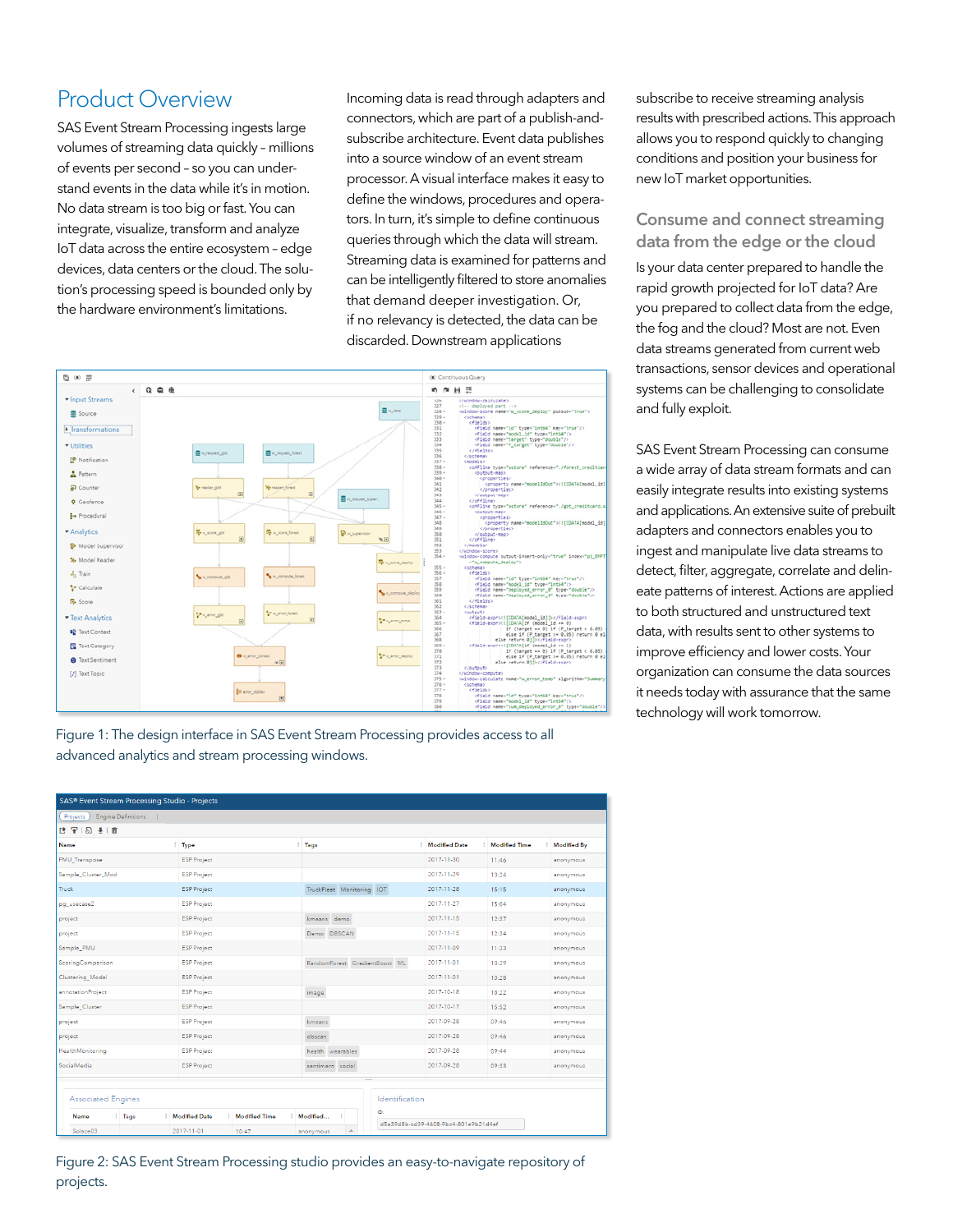# Advanced streaming analytics, Key Features<br>flexible, visual development environment

SAS Event Stream Processing provides a highly visual, interactive interface for building modular, continuous queries that use SAS advanced analytics algorithms and rules to pinpoint event relevance. System architects and application developers have point-andclick access to the palette of windows and connectors, making it easy to design complex streaming analytical models. An interactive test mode lets users evaluate logic and validate results before deployment. Events can be shared across projects and historic activity can be compared to current events from the visual drag-and-drop environment. This makes it easy to define, update and revise data in motion to address quickly emerging events.

Real-time, advanced analytics provides highfrequency calculations as well as advanced clustering algorithms. These algorithms can be trained on data at rest and then deployed on streaming data. Real-time streaming algorithm support includes: support vector data description, robust principal component analysis, convolutional neural networks, recurrent neural networks, random forest, gradient boosting and streaming regression analysis, streaming summary univariate statistics, streaming Pearson's correlation, streaming segmented correlation, Weibull distribution fitting, short-time Fourier transform, streaming text tokenization, streaming text vectorization and moving relative range. Analytical models can be retrained on streaming data to update model coefficients as new data arrives, for continuously updated analytical models.

In-stream learning model windows

- In-stream learning model windows allow you to use different window types to specify data stream input sources, patterns of interest and derived output actions. Learning model windows include:
	- Train. Develop an advanced analytical model in stream and pass the resulting model updates to a score window.
	- Score. Apply the trained model to current events in stream to produce score output, as well as support for learning models that use both training and scoring together.
	- Calculate. Use with offline ASTORE models, Python code, data normalization and transformation methods, as well as learning models that bundle training and scoring together.
	- Model supervisor. Control what model to deploy, and when and where to deploy it (for example, to the score window).
	- Model reader. Integrate offline ASTORE models and publish a model to another streaming analytics window, such as the score window.
- With unified project and server management via SAS Event Stream Manager, you can:
	- Construct and manage repeatable deployment plans with an easy-to-use interface, for projects executing on SAS Event Stream Processing servers.
	- Quickly create deployments to monitor collections of servers and to simplify management.
	- Identify deployment errors and retry operations only on servers that need attention.
	- Create filtered lists of SAS Event Stream Processing servers to apply deployment operations.
	- Create repeatable deployment scripts for rapid automation and user prompts, simplifying SAS Event Stream Processing project activation.
	- Monitor events consumed with metering server displays to identify event usage patterns per license.
	- Easily add new SAS Event Stream Processing servers for improved monitoring.

Ability to consume and connect streaming data

- Extensive suite of data adapters and connectors for publishing and subscribing to live data streams of both structured and unstructured data, including videos and images.
- Predefined adapters include read and write (i.e., publish and subscribe): BACNET, Hadoop (HDFS Yarn), Kafka, MQTT, OPC-UA, Cassandra, MapR, Apache Camel, REST (HTTP POST requests to a configured REST service), Nurego, OSIsoft PI, Axeda, RabbitMQ, Solace, Tervela Data Fabric, UVC camera, XML/JSON file socket adapter, SAS Cloud Analytic Services, SAS® LASR<sup>™</sup> Analytic Server, IBM DB2, IBM Netezza, IBM WebSphere MQ, SAP Sybase ASE, TIBCO Rendezvous, JMS, file/socket, database ODBC and SAS data sets.
- Customized publish/subscribe APIs can also be written in C or Java.
- Adapter connector makes it easier to manage adaptors from within a SAS Event Stream Processing project, simplifying adapter orchestration (similar to connector orchestration).
- Publish only to SAS Event Stream Processing from the following: BoardReader, Twitter, log sniffers (Oracle, Greenplum), network sniffer, SYSLOG, HTTP RESTful interfaces; subscribe only from SAS Event Stream Processing to SOAP and SMTP.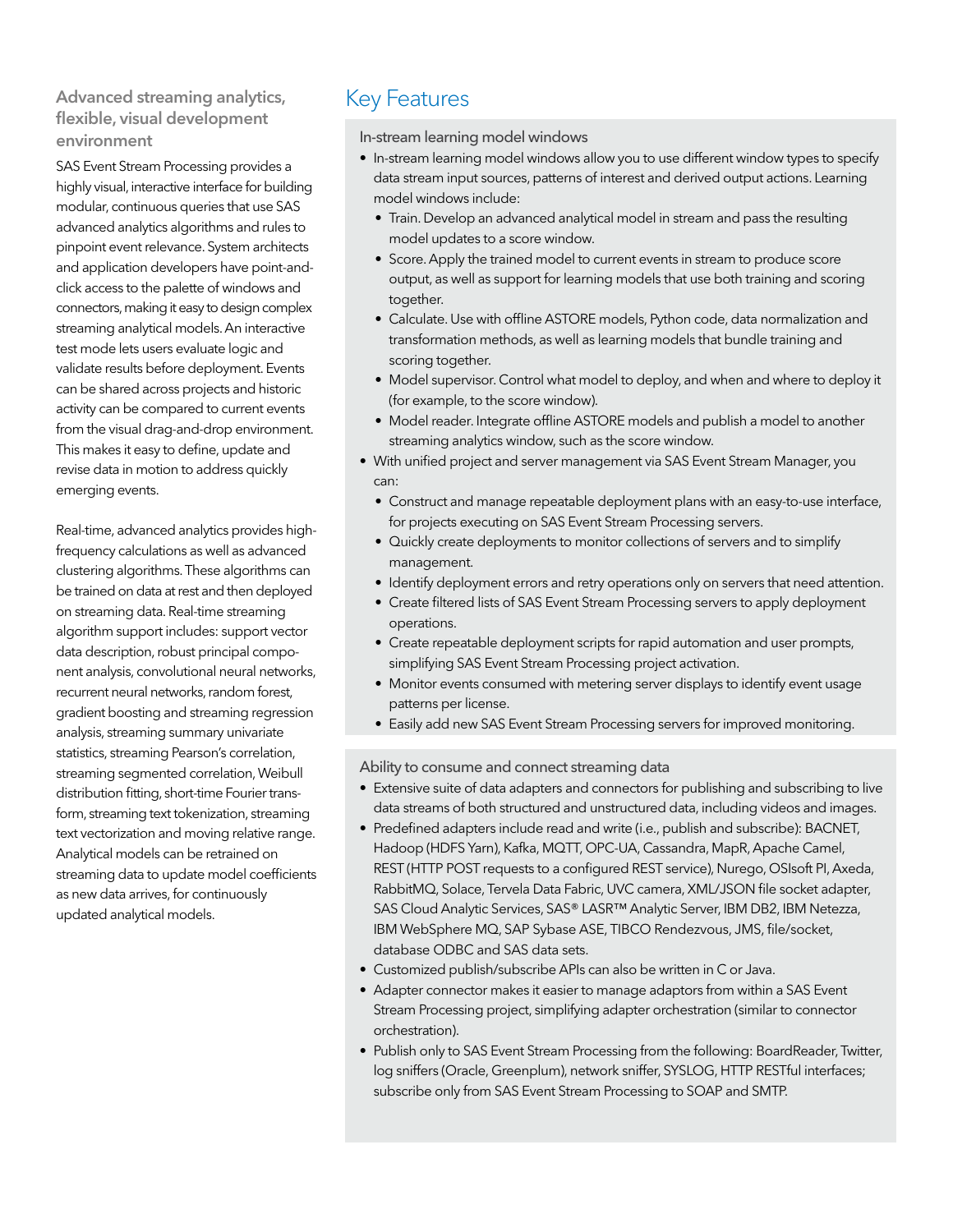#### Advanced pattern-matching algorithms

Right out of the box, SAS Event Stream Processing provides parsing, filters, joins, field calculations and pattern-matching functions. This includes prebuilt functions designed for routine data management tasks like transformations, normalization, matching, identification and more. Unstructured text processing functions provide natural language processing (NLP) extractions of tokens, concepts, entities and facts, as well as classification of text and sentiment identification. In-stream clustering builds homogeneous groups of events on the fly while predictive algorithms estimate future events, creating advanced patterns of interest. You can examine multiple events in a single query, including sequential and time-based (temporal) events.

#### Dashboard view of live event streams

The streamviewer in SAS Event Stream Processing is a real-time dashboard that lets you monitor live event streams from a single location. Use the dashboard to produce SAS graph visualizations, view multiple models across different SAS Event Stream Processing servers, share dashboards and create embeddable dashboards. Links to SAS Visual Analytics reports can be embedded in the real-time dashboards to provide fast access to deeper historical insights.

# Key Features (continued)

Adaptable, in-stream analytics and data manipulation

- Machine learning streaming-algorithm support lets you create scoring and learning procedural windows for various continuous learning algorithms to include streaming linear regression, logistic regression, support vector machine, density-based clustering (DBSCAN) and k-means clustering.
- In-stream analytics packaged with SAS Event Stream Processing include streaming regression analysis, streaming summary (univariate statistics), Pearson's correlation, text vectorization and moving relative range, Weibull distribution fitting, text tokenization, segmented correlation and short-time Fourier transform.
- Algorithms for offline training packaged with SAS Event Stream Processing include robust principal components analysis, Bayesian network, recurrent neural networks, convoluted neural networks and deep neural networks.
- DBSCAN lets you identify clusters in an unsupervised manner. A combination of train and score windows are used to periodically update the DBSCAN model.
- The geofence window type allows you to track the location of objects relative to borders of a geofence. Alert when an object approaches, enters or leaves the defined geofence boundaries – and track entities within the geofence boundaries.
- Model training on historical data (for accurate model development) complements high-performance analytics for at-rest data.
- Integration with SAS model management capabilities provides faster, automated integration of analytical models with SAS Event Stream Processing projects.
- Flexible, modular, window-driven architecture to define complex continuous queries:
	- Based on an extensive suite of interchangeable window types and operators to detect an unlimited number of patterns, correlations, computations and aggregations.
	- Prebuilt, common data quality routines are used to cleanse, standardize and filter livestream data before it's stored, reducing downstream processing.
	- Patterns of interest can include nearly unlimited advanced analytics calculations with in-stream, machine learning k-means clusters and livestream analytical scoring. Analytical models include all SAS DATA step, DS2, Python and third-party code snippets.
- Highly embeddable to gateways, devices and any existing C++ application (with dedicated thread-pool processing).

| Deployments                        | ESP Servers<br>100                                 |                     | Projects Fiters Job Templates Metering |              | $E$ $ESP$ $Q$ | El loT Edge Devices O |                    |           |                         |        |                          |                  |
|------------------------------------|----------------------------------------------------|---------------------|----------------------------------------|--------------|---------------|-----------------------|--------------------|-----------|-------------------------|--------|--------------------------|------------------|
|                                    |                                                    |                     |                                        |              |               |                       |                    |           |                         |        |                          |                  |
| L <sup>e</sup> New<br>$\mathbb{R}$ | - 2<br>ū.                                          |                     |                                        |              |               |                       |                    |           |                         |        |                          |                  |
|                                    | Drag a column heading here to group by that column |                     |                                        |              |               |                       |                    |           |                         |        |                          |                  |
| Health<br>÷                        | Name                                               |                     | : Tags                                 | ÷            | Production    | $\ddot{z}$            | <b>ESP Servers</b> | : Crasted |                         |        | : Updated                |                  |
| $\circ$                            | toT Edge Devices                                   |                     | device 101                             |              | ✓             |                       |                    |           | 1 7/11/2018, 4:12:29 PM |        | 7/11/2018. 4:12:29 PM    |                  |
| $\odot$                            | <b>ESP</b>                                         |                     |                                        |              | $\times$      |                       |                    |           | 2 7/5/2018, 7:18:05 PM  |        | 7/5/2018, 7:18:05 PM     |                  |
|                                    |                                                    |                     |                                        |              |               |                       |                    |           |                         |        |                          |                  |
|                                    |                                                    |                     |                                        |              |               |                       |                    |           |                         |        |                          |                  |
|                                    |                                                    |                     |                                        |              |               | <b>ESP Servers</b>    |                    |           |                         |        |                          |                  |
| <b>Status</b><br>$\cdot$           | <b>Running Project</b>                             | <i>i</i> Project    |                                        | i ESP Scrvor | i Updato  i   | Hoalth                | : Namo             |           | i Tags                  | : Host |                          | <b>HTTP Port</b> |
| <b>Running Projects</b><br>$\odot$ | truck                                              | ProjectTruckScoring |                                        | local51002   | ×             | $\odot$               | hello              |           | demos                   |        | pdcesx22001.exnetsas.com | 61002            |

Figure 3: SAS Event Stream Manager supports collaboration between IT and data scientists, speeding time to deployment for operational streaming environments.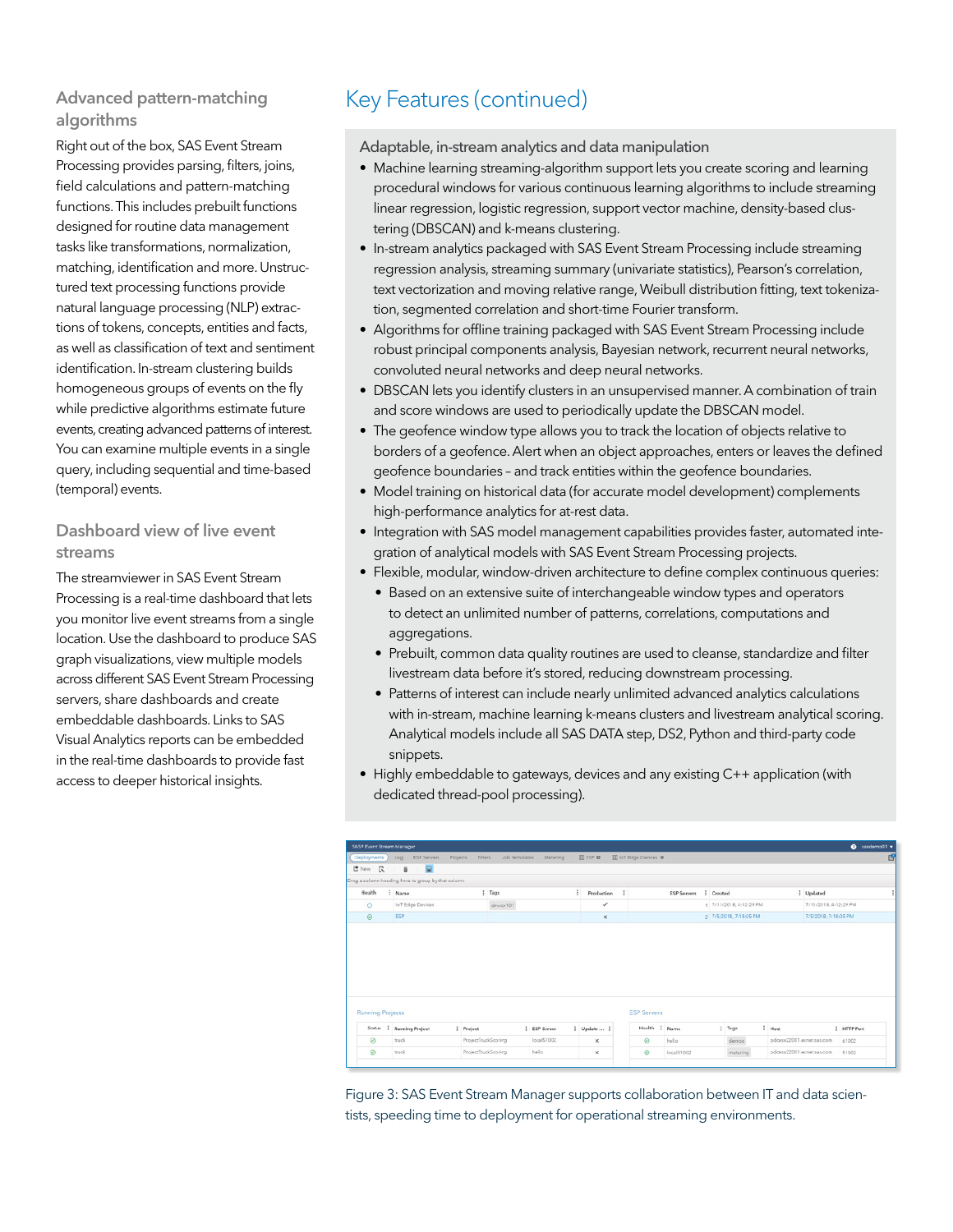### Optimized processing that scales Key Features (continued)

With event stream processing, systems need to be online, all the time. And processing must happen very fast, which demands optimal performance. SAS has patented, instantaneous 1+N way failover, guaranteed delivery without persistence and dynamic updates to ensure consistent, relevant processing. The low latency, high-volume SAS Event Stream Processing software outperforms other stream processing engines with commodity hardware. And the distributed, in-memory grid processing scales linearly as your data grows, optimizing hardware investments.

#### Enterprise administration and management

Centralized administration and management of event stream processing activities are key to enforcing IT command and control of project handling, processing optimization and maintenance. The solution provides transparent governance that aligns to business requirements and can integrate stream processors and algorithms from SAS and other sources. IT has complete control over deployment of stream processing across distributed SAS Event Stream Processing servers with user-defined deployment scripts as well as server health monitoring. Integration with SAS Model Manager ensures model performance is available to support active alerting when new champion analytical models are ready for deployment. An optional caching store is also available if data sizes exceed the available memory.

Expanded deployments and open data support

- Deploy SAS Event Stream Processing to the edge for IoT applications SAS Event Stream Processing for Edge Computing provides a smaller, configurable disk footprint for simplified deployment to smaller edge devices.
- SAS Event Stream Processing Python development interface:
	- Speed development time with a familiar, open and flexible Python interface to develop, publish, test and stream events through SAS Event Stream Processing projects.
- Python publish/subscribe API:
- Publish events and subscribe to SAS Event Stream Processing using Python.
- Use languages in SAS Event Stream Processing (in-process event stream handlers): • DS2, Python and C/C++.
- BOSH Cloud Foundry: for large-scale distributed services.
- Data stream support:
	- Hortonworks DataFlow (HDF) NiFi integration: SAS and HDF can provide immediate, streaming and deep intelligence.
	- Teradata integration: Teradata Listener connector sends data from SAS Event Stream Processing to the Teradata Listener application. Teradata Listener ingests high-volume, real-time data streams and persists the data from those streams to Teradata, Aster or Hadoop.
	- MapR streams support: The Kafka adapter is certified to work with the MapR converged data platform for publishing and subscribing.
	- Connectors and adapters for IoT (OPC UA, Twitter, Kafka, MQTT, BACnet, UVC camera, gateways, devices, Cassandra (adapter only), BoardReader.



Figure 4: The streamviewer is a real-time dashboard for creating, editing and sharing streaming data insights.